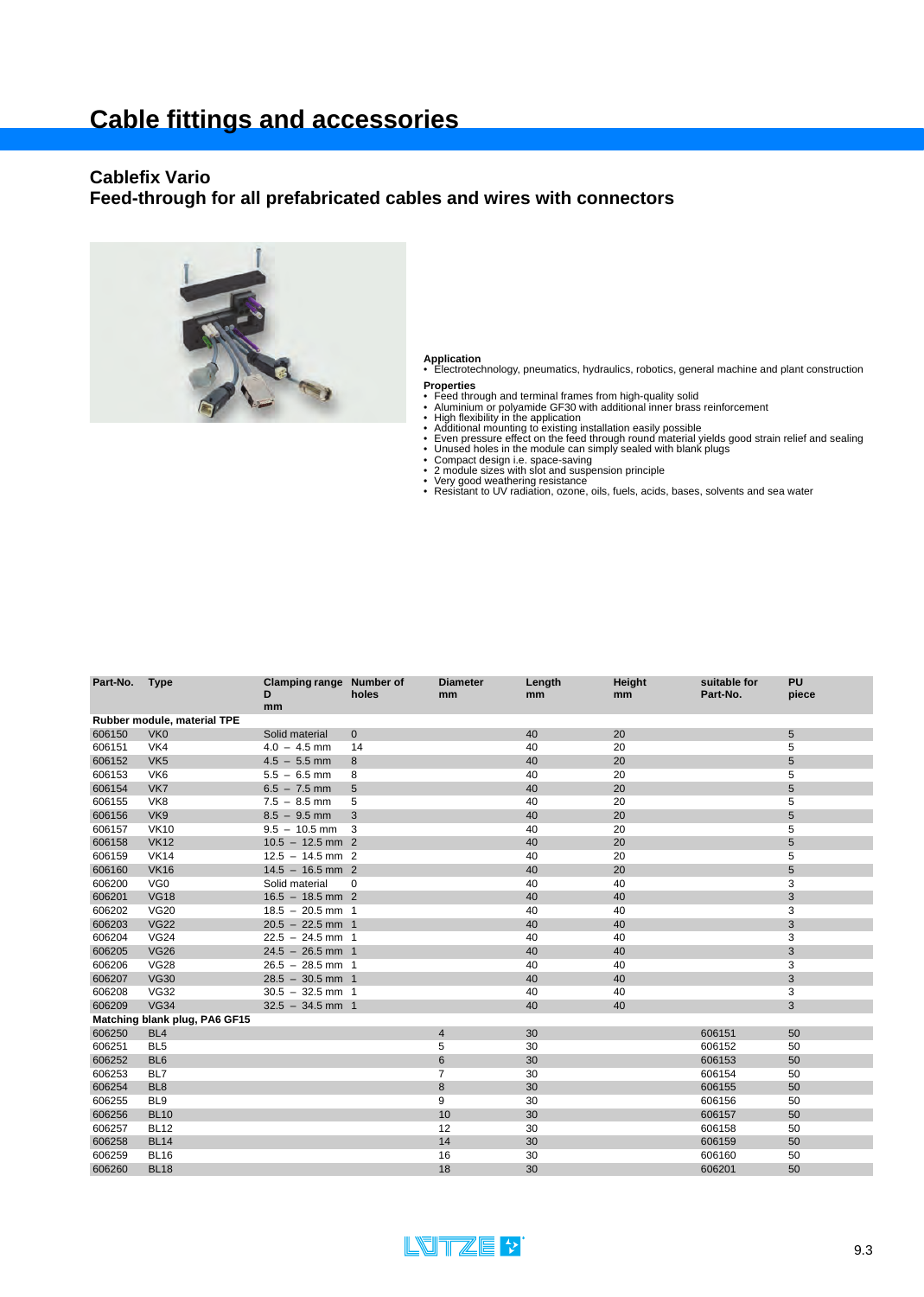# **Cable fittings and accessories**

#### **Cablefix Vario**

## **Feed-through for all prefabricated cables and wires with connectors**



**Technical data** Temperature range 40 °C to +135 °C<br>Fire performance Flame-retardant Fire performance

Module type VG=40×43.5 VK=40×22.9 for cable and wire diameters from 4 mm to 34.5 mm, see ordering information frame sizes, see ordering information

Protection class IP 65

**Design** • Frame AKLR from smooth ground aluminum Frame KKLR from polyamide GF30 glass fibre reinforced Modules slotted to the right from the borings

| Part-No.                                                 | <b>Type</b>       | Dimension (LxHxT)          | <b>Unit</b><br><b>VK/VG</b> | PU<br>piece  | With flat seal<br>and drilling template | <b>Comments</b>                                                            |  |  |  |  |  |  |
|----------------------------------------------------------|-------------------|----------------------------|-----------------------------|--------------|-----------------------------------------|----------------------------------------------------------------------------|--|--|--|--|--|--|
| Terminal frame as feed-through system with strain relief |                   |                            |                             |              |                                         |                                                                            |  |  |  |  |  |  |
| 606052                                                   | KKLR 1            | $136 \times 71 \times 30$  | 4/2                         | 3            | Yes                                     | Master gauge for holes<br><b>HAN 16 B</b><br>attachment housing            |  |  |  |  |  |  |
| 606053                                                   | KKLR <sub>2</sub> | $164 \times 71 \times 30$  | 6/3                         | 2            | Yes                                     | Master gauge for holes<br><b>HAN 24 B</b><br>attachment housing            |  |  |  |  |  |  |
| Aluminium smooth-ground, also available as anodised      |                   |                            |                             |              |                                         |                                                                            |  |  |  |  |  |  |
| 606038                                                   | <b>AKLR0</b>      | $68 \times 68 \times 30$   | 2/1                         |              | Yes                                     | Hole $\varnothing$ 6.5<br>hole dimensions $30 \times 55$<br>with flat seal |  |  |  |  |  |  |
| 606001                                                   | AKLR 1            | $108 \times 68 \times 30$  | 4/2                         | $\mathbf{1}$ | Yes                                     |                                                                            |  |  |  |  |  |  |
| 606002                                                   | AKLR 2            | $148 \times 68 \times 30$  | 6/3                         |              | Yes                                     |                                                                            |  |  |  |  |  |  |
| 606003                                                   | AKLR <sub>3</sub> | $148 \times 88 \times 30$  | $9/3 + 3$                   |              | Yes                                     |                                                                            |  |  |  |  |  |  |
| 606004                                                   | AKLR 4            | $148 \times 108 \times 30$ | 12/6                        |              | Yes                                     |                                                                            |  |  |  |  |  |  |
| 606005                                                   | AKLR <sub>5</sub> | $188 \times 78 \times 30$  | 8/4                         |              | Yes                                     |                                                                            |  |  |  |  |  |  |
| 606006                                                   | AKLR 6            | $188 \times 98 \times 30$  | $12/4 + 4$                  |              | Yes                                     |                                                                            |  |  |  |  |  |  |
| 606007                                                   | AKLR 7            | $188 \times 118 \times 30$ | 16/8                        |              | <b>Yes</b>                              |                                                                            |  |  |  |  |  |  |
| 606040                                                   | AKLW <sub>2</sub> | $148 \times 68 \times 30$  | 6/3                         |              | Yes                                     | Master gauge for holes<br>$\left  \right $                                 |  |  |  |  |  |  |

HAN 24 B attachment housing

Unit corresponds to the number of required rubber modules type VK or VG